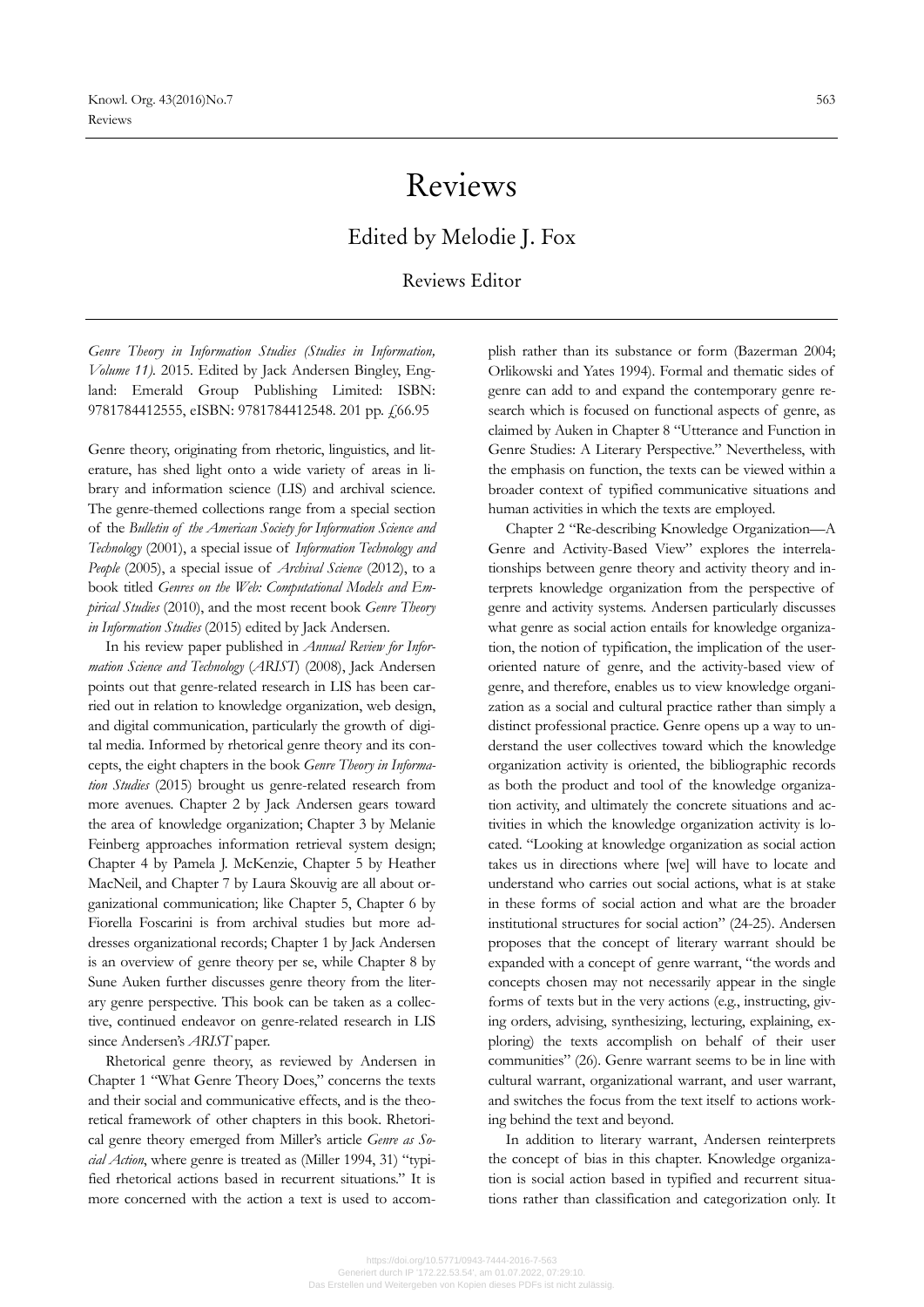makes us aware of "the social and cultural effects of knowledge organization activity" and "the choices, motivations, or interests guiding knowledge organization activity," and "as a form of typification and social action, bias drives knowledge organization" (29). Social action can never be understood without people performing the action, so how users employ genres and other tools to achieve their goals in activities also play a significant role.

Incorporating activity theory "not only suggests that knowledge is organized through typified (genred) human interactions before entering a particular form of knowledge organization but also forces us to see how and in what ways our idea of knowledge organization in information studies connects to human activity consisting of subjects, tools, and an object forming the activity" (33). In view of genre and activity theory, knowledge organization is both an object (outcome) of an activity system and a tool (meditational means) in human activity in a triangle consisting of subject and object mediated by a tool. When knowledge organization is an object, the designer is the subject, while texts, concepts, culture, institutions, information systems, users, and other activity systems are the tools. When knowledge organization serves as the tool, user collectives are the subject, while locating arguments, organizing and coordinating activity turn out to be the objects.

Andersen's analysis of knowledge organization as social activity, drawn on theories of genre and activity systems, can be traced back to his dissertation research (2004). Andersen looked at what genre and activity systems would imply for knowledge organization: "knowledge organization cannot ignore the role played by social organization and its genre and activity systems, since that is the sphere where the production, dissemination and use of documents take place" (Andersen 2004, 93). He also looked at what knowledge organization would imply for genre and activity systems, "by incorporating the notion of the organization and representation of documents in information systems for the purpose of retrieval and documentation, theories of genre and activity systems are able to offer a rich picture for an understanding of the social role of writing and documentation activities in school and society" (94). As noted in Andersen's *ARIST* paper, more theoretical and empirical work is needed to further develop and exemplify his argument about knowledge organization in relation to social organization, genre, and activity systems. In Chapter 2 of this book, Andersen states that knowledge organization, as a genre, can be conceived as both a tool and an object in genred human activities, and that knowledge organization can contribute to constructing genre and activity systems as well as aid them, thus further developing his earlier argument. In light of genre theory and activity theory, we can see what knowledge organization looks like as social action and what other actions "knowledge organization may generate, is connected to or is constituted by" (38).

In Chapter 3 "Genres Without Writers: Information Systems and Distributed Authorship" by Feinberg, it is asserted, evolved from Andersen's (2008), that a digital library is a genre through enabling certain actions while constraining others, without purposeful actions of specific writers but rules and standards in governing the organization of information in information retrieval systems. From a direct finding mode to a more open browsing mode, and further to keyword search as primary access mode, when what users can accomplish by using a digital library has changed, the genre of digital library or catalog is changed accordingly. That corresponds to Andersen's (2002) statement of bibliographic record as genre where data elements each tell a history, each perform a particular task, and each reveal something about the work they are representing and materializing.

Chapter 4 "Genre and Typified Activities in Informing and Personal Information Management" by McKenzie states the evolvement and development of genres in two settings: information seeking and informing in a clinic, and personal information management in the household. Chapter 5 "The Role of Calendars in Constructing a Community of Historical Workers in the Public Records Office of Great Britain ca. 1850s-1950s" by MacNeil traces the rise and decline of the calendars, as an archival finding aid, within the Public Records Office of Great Britain between the mid-nineteenth and mid-twentieth centuries. Chapter 7 "Genres of War: Informing a City" by Skouvig traces genre as the communication of information in Copenhagen during the siege in the beginning of nineteenth century. These three chapters approach genre through case studies and provide more evidence that genres can tell us about established communicative practices of a community, and changes in genres over time can reveal changes in the structuring of that community's communicative practices. It echoes the concept of *de facto* genres, everyday genres, if not limited to knowledge organization.

In Chapter 6 "Organizational Records as Genres: An Analysis of the "Documentary Reality" of Organizations from the Perspectives of Diplomatics, Records Management, and Rhetorical Genre Studies" by Foscarini, with genre approach, the scope of diplomatics is expanded and new, and more sophisticated tools are provided for records management to explore the making, use, and transmission of records in the workplace. It is interesting to read diplomatics, an analytical technique of documentary forms and functions in archival science, and its intersection with rhetorical genre studies. We can see genre theory could be related to some other theories, such as